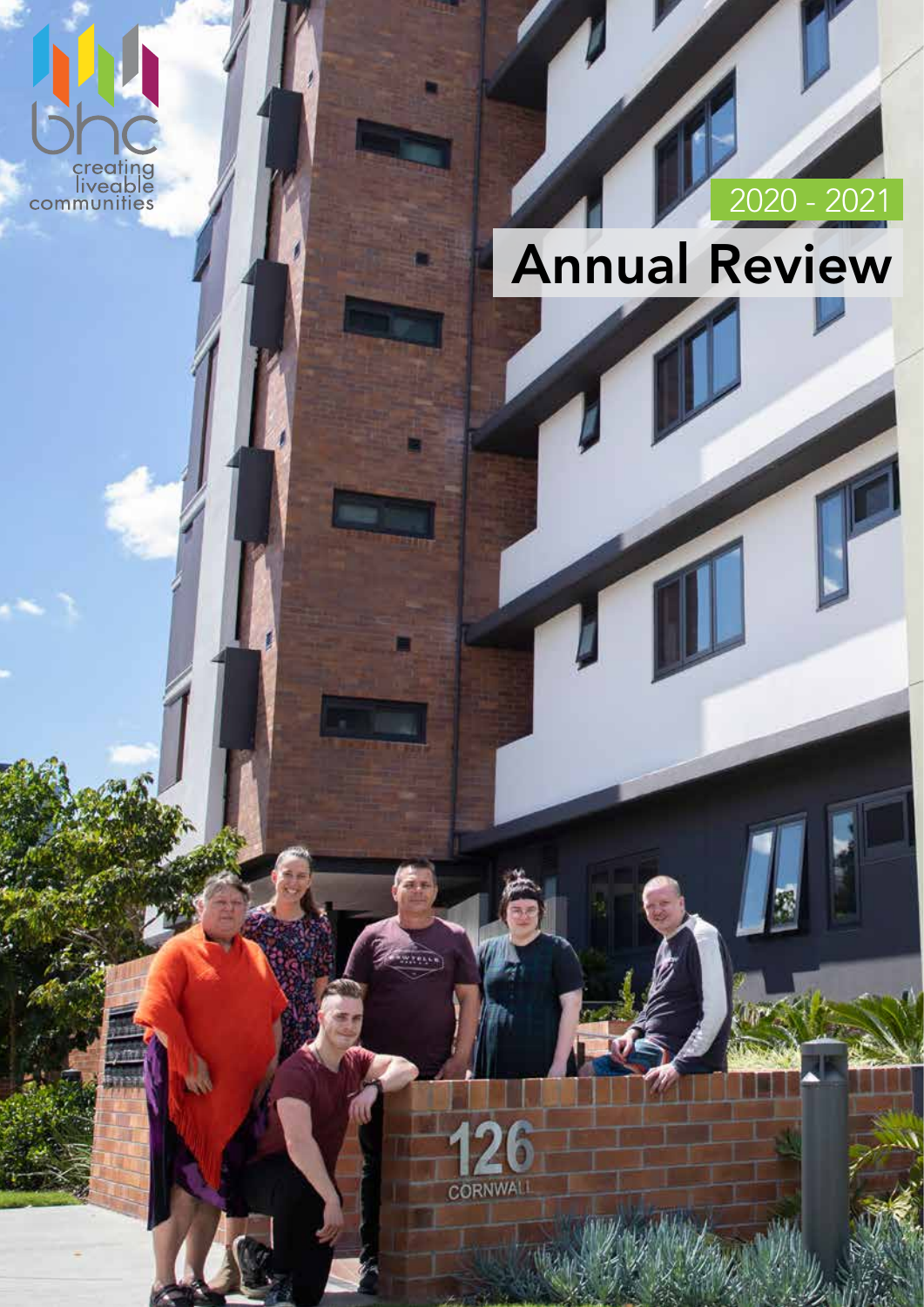Over the past year, the ongoing health and wellbeing of BHC residents and staff, and the continuity of our service offering have been key priorities. I am immensely proud of the entire BHC team who have worked tirelessly and with a great deal of care to support the BHC community. Whilst BHC's residents have demonstrated tremendous resilience during the pandemic, I acknowledge how extremely challenging it has continued to be for many, particularly those who have experienced ongoing isolation from their family and broader support networks. I have been humbled by the optimism, compassion and tenacity that our community has shown during this time and I believe that, in many ways, we will emerge from the pandemic more unified and resilient than ever.

In developing the Strategic Plan, we sought input from all BHC staff and directors and combined this with crucial insights from our residents. The final Plan reflects these collaborative efforts and I'd like to thank all stakeholders for their vital contributions. Our revitalised Plan will steer us in the years ahead and help us achieve our vision of Creating Homes, Empowering Lives, Enabling Transformation. Independent Chair **Rebecca Oelkers** See page 5 for full details of BHC's Strategic Plan. Rebecca Oelkers

When I became CEO, I had a very clear vision for the organisation and I'm proud to say that we have been able to bring this vision to life in the new BHC Strategic Plan. The Plan focuses on the delivery of two key goals. Our first goal is our focus on increasing the supply of affordable housing over the next five years by growing our portfolio by 2,000 homes. Working together with our partners - government, institutional investors and strategic partners – will be essential in achieving this ambitious goal. Our second goal is our desire to do more to directly assist our residents and communities to thrive. The first step towards this goal has been the establishment of the BHC Impact Fund and details about the programs and initiatives provided through this Fund can be found on page 7.

This year, we also moved to our new office and the team has seamlessly adjusted into the new environment after many months of working from home. Our central location in the Brisbane CBD provides a COVID safe working environment for staff and stakeholders, but most importantly a highly accessible, welcoming environment for residents and visitors.

With an ever-increasing number of people in need of a safe, secure and affordable home, the demand for high quality, affordable and stable housing has never been greater. As we look ahead to the coming year, we remain committed to growing the supply of affordable housing and enhancing our services to residents and the communities we serve.

R.M. Outh

We all know the importance of having a safe place to call home like Benson Place, and whilst we are incredibly proud of the number of homes we have developed, we know we need to do more. This year the Board endorsed BHC's Strategic Plan 2021 – 2025, outlining the company's ambitious growth strategy and commitment to supporting residents and their communities. In the coming year, we are focused on building a strong development pipeline to increase the delivery of affordable homes to those who need them most. Alongside this growth, one of the key new initiatives from the Plan is the establishment of the BHC Impact Fund - an annual commitment of a minimum of \$150,000 to directly invest in programs and supports that create positive outcomes for residents and their communities.

## MESSAGE FROM THE WELCOME FROM THE WELCOME FROM THE Chief Executive Officer



I am delighted to present the 2020-2021 BHC Annual Review. This year we saw the completion of our newest development in Woolloongabba, with the Hon. Leeanne Enoch MP, Minister for Communities and Housing officially opening the building in May. This \$12.1m development was one of the first projects completed under the Queensland Government's Partnering for Growth initiative and provides 32 new affordable homes, including five homes for young people. You can read more about this development and the residents who call it home on page 3.

In 2020, after ten years on the BHC Board, we farewelled director Ben Foster. During his tenure, Ben's professional expertise as a quantity surveyor and his knowledge of the property sector was invaluable to BHC as the company experienced a significant growth phase. We thank him for his incredible contribution. Following Ben's departure, we were pleased to welcome Matt Leyshon to the Board. With over 35 years of property experience, Matt's insights will be crucial as BHC works closely with the Queensland Government and other partners to continue to grow the supply of affordable housing.

We were honoured to receive the UDIA Queensland 2020 Mitchell Brandtman Award for Excellence in the Affordable Housing category for BHC's Benson Place development. This property was delivered in partnership with the Department of Housing and Public Works and provides 35 apartments for senior public housing residents in the Logan area who were looking to downsize into more suitable accommodation.

We are very excited about what we have achieved with this project and the genuinely welcoming community that has formed amongst the residents who call Benson Place home.



**IN DIE** 

I would like to thank our partners, stakeholders and friends for their support over the past year. I look forward to continuing to work together, to deliver quality homes and positive outcomes for Queenslanders in the year ahead.

Eloise Atkinson

Chief Executive Officer

# Independent Chair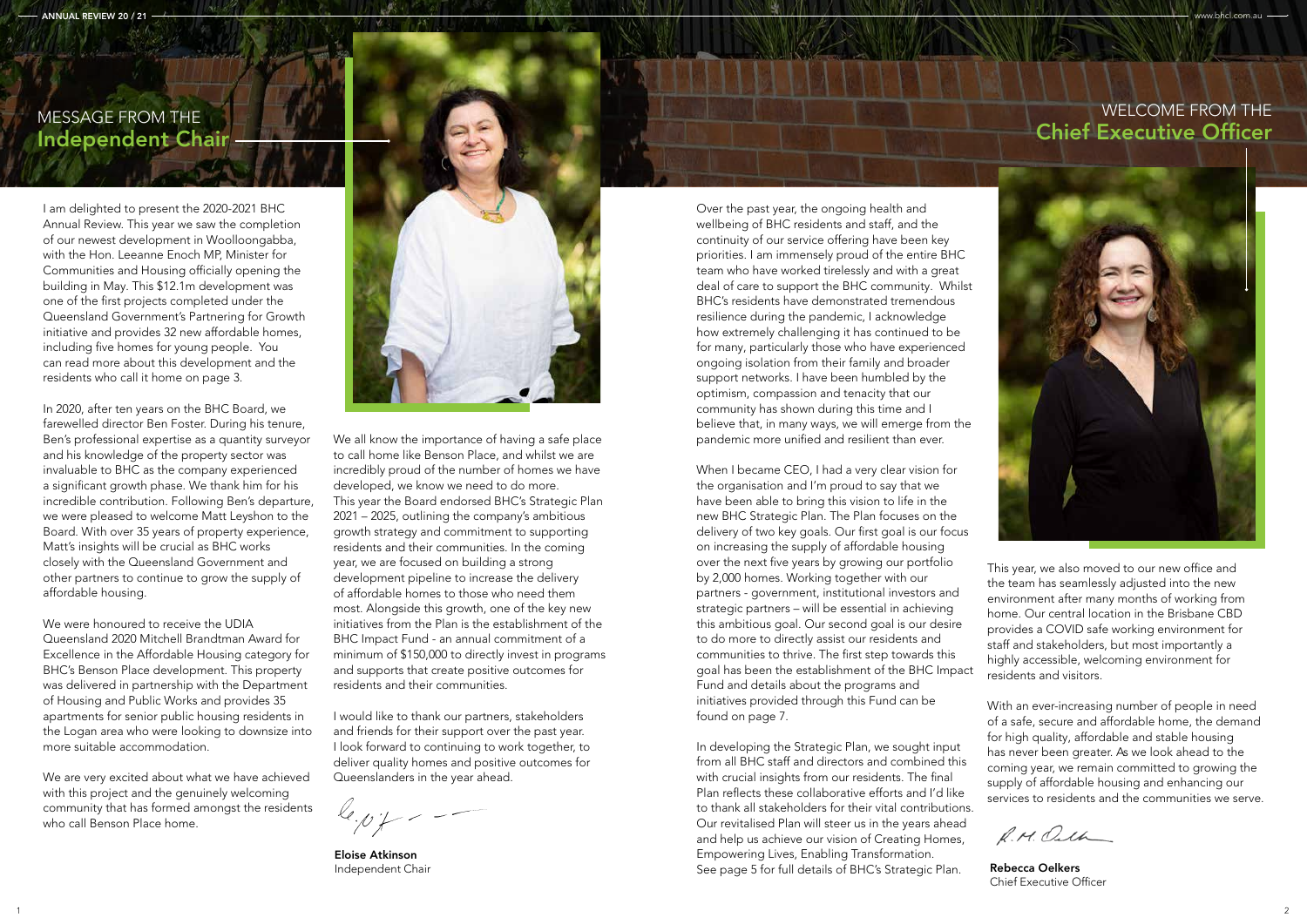



### Woolloon – by Inkahoots

The work stands in solidarity with local First Nations peoples, using a symbolic graphic pattern to optically hide and reveal the Indigenous derived name for the suburb. One interpretation of 'Woolloongabba' is 'whirling waters', after a chain of waterholes that flowed through the region, likely teeming with fish and birdlife.

## Cornwall Street, Woolloongabba INTRODUCING

We are so grateful to be here. Imagine our surprise when the apartment turned out to be so thoughtfully constructed and built for purpose. There has obviously been a lot of thought and respectful consideration in the design of the apartments for people who are most vulnerable.

• Frankie, one of the building's first residents  $-$ 

BHC's newest development at 126 Cornwall Street, Woolloongabba, provides quality affordable accommodation in a mixed-tenure complex.

Designed by award-winning architects KO&Co, this development provides 32 new homes including 27 for people on low incomes and key workers, and five homes specifically allocated for young people at risk of homelessness.

This project is the first to be constructed under the Queensland Government's Partnering for Growth initiative, with the Queensland Government contributing a substantial \$6.35m towards the project, through the Housing Construction Jobs Program. On May 6, we officially opened the doors to Cornwall Street and were privileged to have the Minister for Communities and Housing, the Honourable Leeanne Enoch MP officiate the event.

Cornwall Street provides a striking addition to the local streetscape and includes an iconic 21m high artwork installed down the side of the building. The artwork, Woolloon, acknowledges and pays respect to the Indigenous derived name for the suburb with one interpretation of 'Woolloongabba' being 'whirling waters'. The property also has an upstairs common room and open-air rooftop terrace for the enjoyment of all residents.

BHC has partnered with Brisbane Youth Service (BYS) to support the young people at Cornwall Street. The residents in these homes, including a two-bedroom unit reserved for a young family, benefit from BYS's wrap-around support services, including assistance to help them to sustain their tenancy and engage in education, training and employment.

In creating homes for the young people, BHC joined with BYS to create the Furnishing Young Futures (FYF) program. With over \$36,000 of generous support donated from corporate partners, the FYF project team were able to set up the homes for the young residents with the essential furnishings and white goods to enable them to successfully take the next step in their transition to independent housing.

We would like to acknowledge and thank FYF's corporate supporters including Stokes Wheeler, Knisco, Insurance Advisernet Foundation, Minter Ellison and Saunders Havill Group. Additional in-kind support was provided by JL Property Service, The Good Guys Commercial, Amart and IKEA.

These homes are providing life-changing opportunities for their new residents to work, connect and thrive within proximity to local services, transport and the amenity of the inner city. We are incredibly proud of the diverse community that now calls Cornwall Street home.

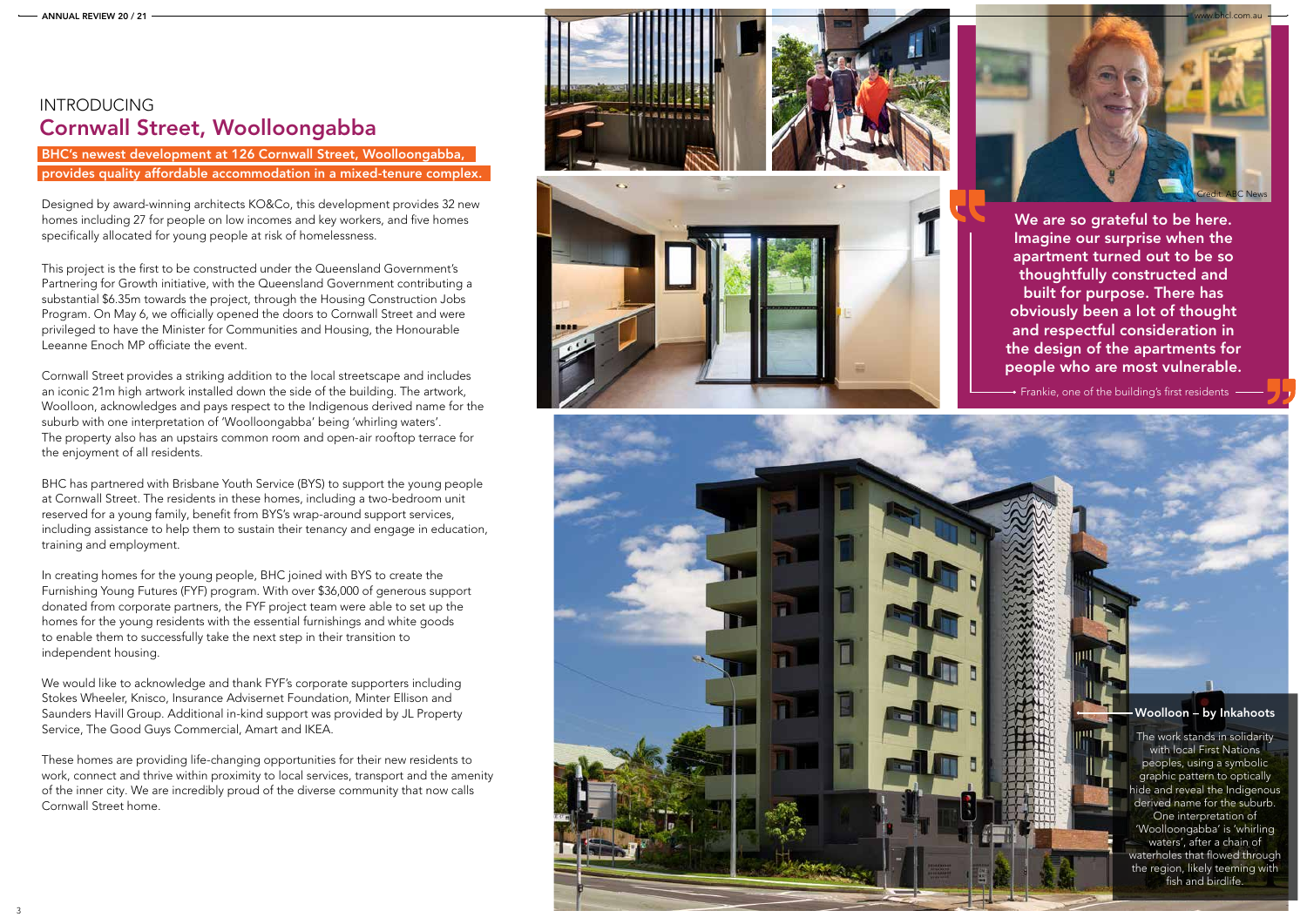5

## GOAL 1: GROWING THE SUPPLY OF AFFORDABLE HOUSING

It is clear that a significant investment in the supply of new affordable housing is required. To make inroads into assisting the significant numbers of people on the social housing waitlist, and those experiencing housing need, but who are outside the formal social housing system, we need to do much more. BHC has delivered 1,800 units of accommodation across Brisbane and over the next five years, we want to grow our portfolio to 3,500 homes. We know we can not do this alone and so we will be working towards new projects and development pipelines with our partners in all levels of government, seeking to facilitate opportunities for institutional investment and collaborating with other strategic partners to bring this new supply to life.

## GOAL 2: SUPPORTING OUR COMMUNITIES AND RESIDENTS TO THRIVE

We know that the affordable homes we develop and manage provide a critical platform for people to move forward with their lives, however we also know that many of our residents have a real need for much more than just a roof over their heads. To empower people to create the changes they want to make in their lives, they also need support and opportunities to participate in employment, training, social and community activities. Supporting our residents in these ways will also be a key focus of the Strategic Plan. The first step towards this goal has been the establishment of the BHC Impact Fund (see page 7).

## CRUCIAL STRATEGIC ENABLERS

To achieve these two key Goals, we also recognise the crucial Strategic Enablers that will enable us to succeed. As an organisation we will ensure we have the right people and culture, efficient processes and good governance ensuring financial sustainability. We also need strong and clear communication about what we do, both as BHC and as a sector, and why it matters.

Our Strategic Plan is supported by a series of annual Business Plans that will ensure our focus and activities keep moving us towards our objectives. We look forward to sharing the progress of this ambitious plan.



5

## BHC Strategic Plan 2021 - 2025

BHC's new Strategic Plan outlines the vision and ambition for the organisation over the next five years. The Plan was developed in consultation with our Board of Directors and team members and incorporates feedback from our residents and shareholders.



## The BHC Strategic Plan 2021 - 2025 focuses on the delivery of two key goals: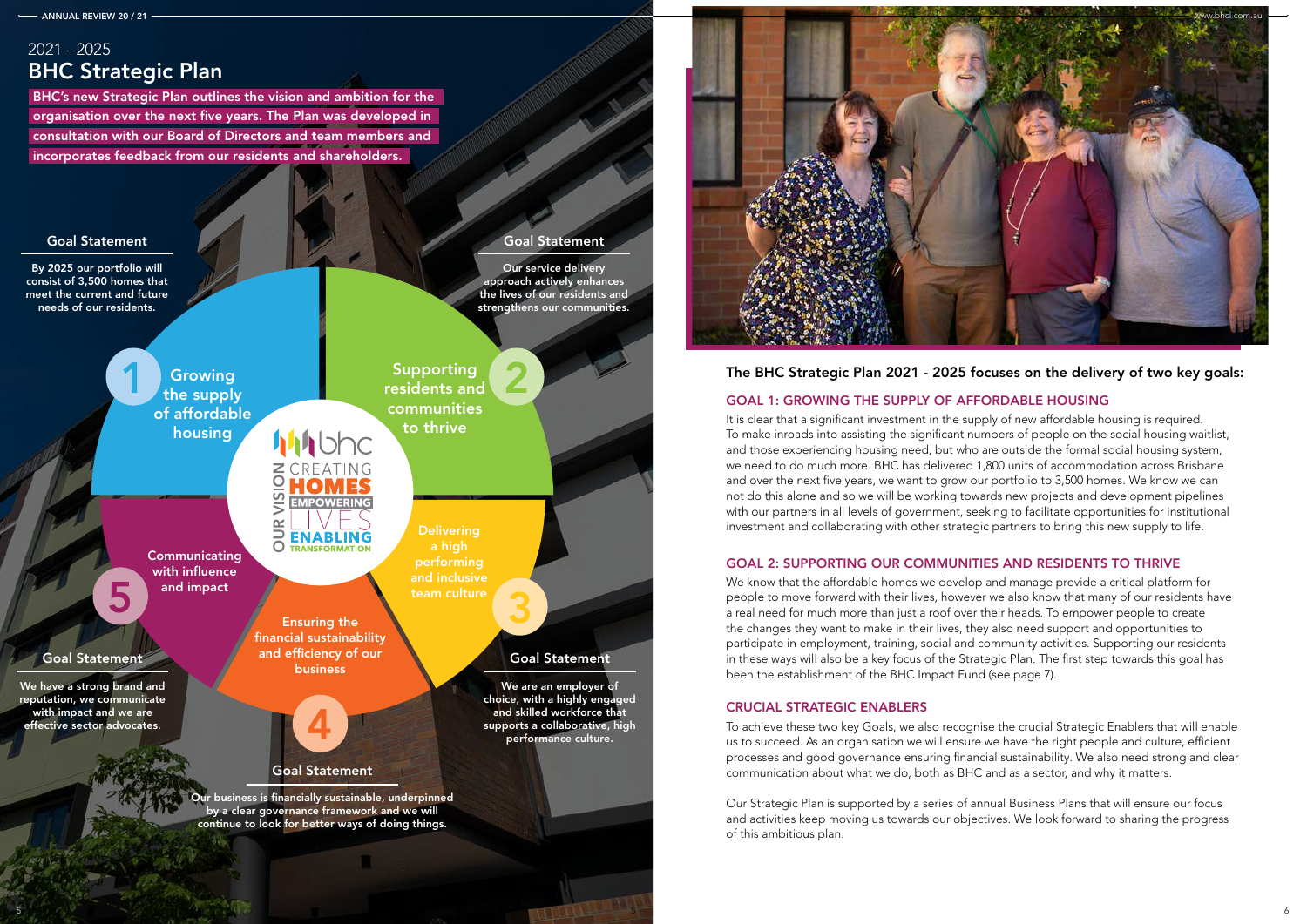Chris Meadmore, Elevate Residential's Principal Licensee



# Changing real estate for good

Over the past year, Queensland has been a favoured destination for interstate migration given the comparatively low rate of COVID, and avoidance of extended lockdowns. This has resulted in Brisbane's property market experiencing strong growth, outperforming all expectations. Whilst these market conditions present significant challenges for those in need of affordable housing, in the market-focused sector it has enabled our 'profit-for-purpose' real estate agency, Elevate Residential to close out the year with strong financial performance that exceeded budget forecasts.

The Elevate team is incredibly proud of this achievement, as every dollar of profit they earn is invested back into the work of BHC, through the BHC Impact Fund. Elevate's partnership with BHC is about far more than roofs over heads – it is a joint commitment to helping BHC's residents and communities reach towards their life goals and aspirations. This promise is outlined in the Elevate Residential "Impact Commitment" providing confidence to Elevate clients and stakeholders that their support is truly making a difference.

Over the past 12 months, Elevate has secured outstanding results for landlords, tenants, vendors and property investors. The team has achieved solid portfolio growth - doubling the number of properties under management and achieving great market returns for investors.

**It's real estate with heart.** And as Brisbane consumers demand businesses to be more socially aware and responsible, we are seeing more and more people choosing us as a trusted partner to sell or manage their properties.



The team has also expanded their sales offering, not only delivering outstanding property results but securing a sound sales pipeline for the coming year.

The Elevate team is driven by their mandate to help the community and have been pleased to develop some great partnerships this year with community organisations looking for valuesaligned real estate services. The team has assisted community housing provider Jacaranda Housing with their property sales and renewal strategy, as well as assisting specialist disability services provider Youngcare with property management services. These partnerships ensure all commissions received remain in the charitable sector, supporting Queenslanders in housing need to access critical supports and opportunities.

Looking ahead, Elevate Residential is focusing on further expanding their rental portfolio, broadening their sales services, and connecting with charitable organisations to support their property needs.



We know that many of our residents have a need for much more than just a roof over their head. To empower people and help them to transform their lives, they also need support, and opportunities to participate in employment, training, social and community activities. This is the purpose of the Impact Fund.

Providing safe and affordable housing is our number one priority, however, we know for many, accessing housing is just the beginning of their journey. To empower people to reach toward their goals, some residents may also need support and opportunities to participate in employment, training, social and community activities.

The BHC Impact Fund will provide BHC residents with important access to programs and services not funded elsewhere, across four priority areas:

## BHC IMPACT FUND PRIORITY AREAS

## TENANCY SUSTAINMENT AND PROGRESSION

Initiatives to support residents experiencing mental health concerns, domestic violence and other complex issues that can lead to tenancy breakdown.

### EMPLOYMENT SKILLS AND PARTICIPATION



m

Providing access to training, education and volunteering opportunities for people of all ages and abilities.

## ENHANCED RESIDENT WELLBEING



Ensuring residents are able to access services and initiatives that promote health, wellbeing and inclusion.

## COHESIVE COMMUNITIES



Ensuring residents feel positive about their communities and are connected to relevant facilities and activities.

Each year BHC will work with residents and support providers to identify the priority programs and services that will be of most benefit, and these initiatives will be funded through the Impact Fund.

In the first year of operation, the Impact Fund will invest in a range of programs and services to support residents to achieve their life goals, including a grants program to enable residents experiencing financial hardship to access digital technologies and to fund education, employment or participation opportunities.

BHC is also developing an Outcomes Framework to measure and communicate the difference that BHC's housing services and Impact Fund initiatives make. Each year we will seek feedback from residents to ensure that our services and programs are accessible, inclusive and properly reflect their priorities and goals.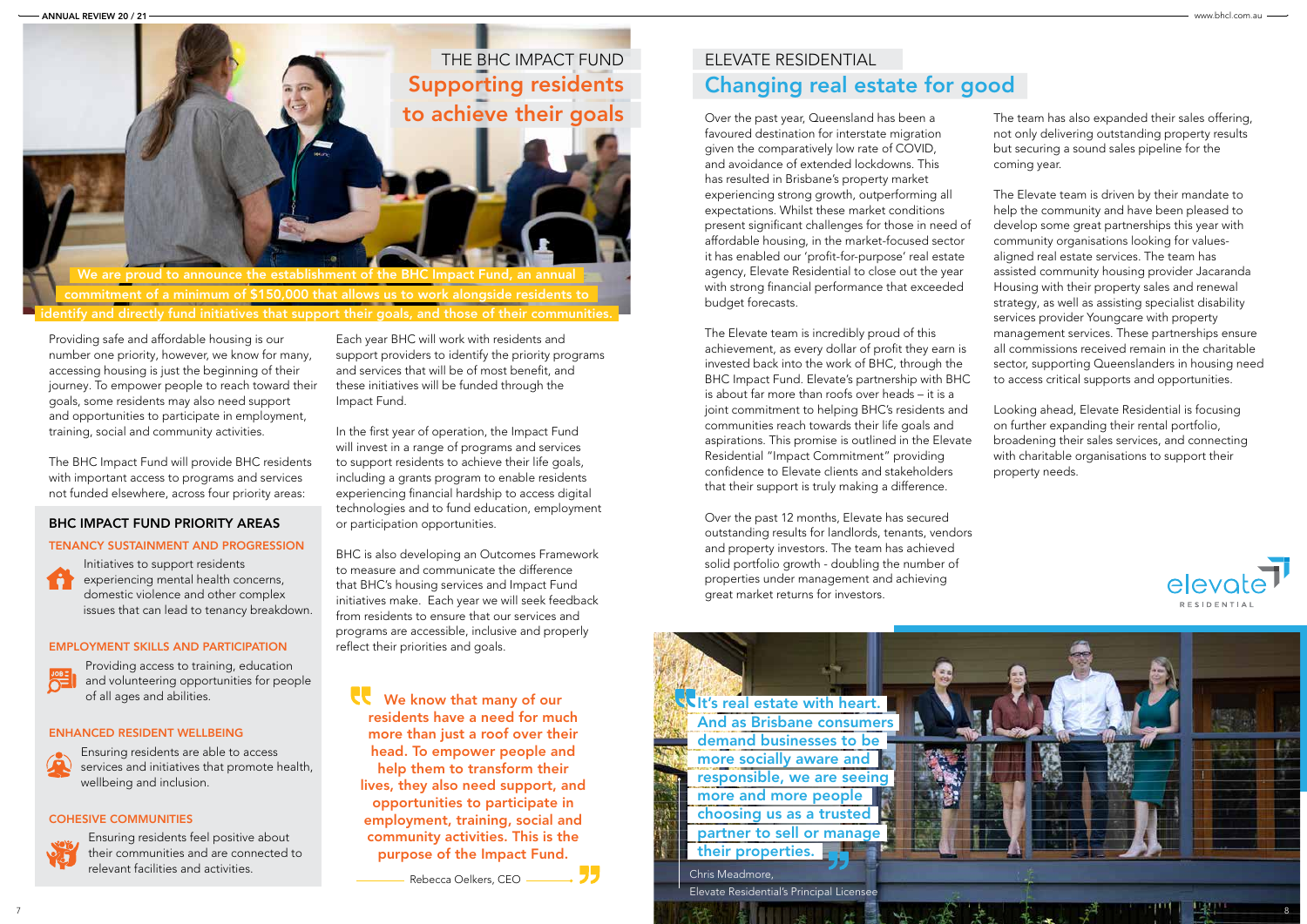

Matt has more than 35 years' experience in the property industry. He is currently the Head of Development at Grocon and a Development Director in their 'build-to-rent' business. He has been at Grocon since 2014 and during this time has overseen a range of projects including 480 Queen Street and the 2018 Commonwealth Games Village / Smith Collective. Matt is a member of BHC's Property Committee.

## Matt Leyshon

Kirsty is Managing Director of Kelen Property. Previously CEO for the City of Brisbane Investment Corporation, Kirsty was responsible for its property development and investment strategies. Her property experience across both public and private sectors follows an early career in finance and business management roles. Kirsty is a Director of Mt Alvernia College.

## Kirsty Smith

TOTAL ASSETS

## John Gallimore

John was long-time Partner in, and subsequently a Consultant to, an international law firm. He is also a Board Member of Multicap Limited. John is a former Board Member of Queensland Sudden Infant Death Research Foundation and has had various roles in the Anglican Church in Brisbane. John is a State Government appointed Director of BHC and is a member of BHC's Property, and Audit and Risk Committees.

## Eloise Atkinson - Independent Chair

Eloise is an architect and director of the cross-disciplinary design practice, Deicke Richards. She has over 25 years experience in the design of public and affordable housing and has worked with clients in state government, community organisations and private developers. She is committed to using design to achieve social purpose and works closely with education clients across the government, Catholic and independent spheres, with a particular focus on collaborative master planning work.

Eloise is the Independent Chair of BHC, contributing to all committees. She is also sits on advisory committees for two other not-for-profit organisations addressing older women's housing and ending homelessness in Brisbane.



Julie holds over 25 years' experience in leadership and organisational development, and education and training at both enterprise and government levels. Julie has successfully translated her skills to the community sector through her work as Founder and Interim Board Member of Under 1 Roof. Julie is the Chair of BHC's Tenancy Management Committee and a member of the Catalyst Board.

## Julie Heckenberg

With over 30 years' experience in professional services as both a Finance Director and Chief Executive, Stuart has a wide array of skills in Finance, Administration and Business Management. Stuart is the Brisbane City Council appointed Director and is the Chair of BHC's Finance Committee and a member of the Audit & Risk Committee.

## Stuart Gregory

Les is a retired Grant Thornton Partner with extensive involvement in not-for-profit organisations. At Grant Thornton, Les headed up Assurance Services and was the Office Managing Partner for five years. Les has been a Director of various not-for-profits and contributed to the Professional Education program for the Australian Institute of Chartered Accountants. Les is Chair of BHC's Audit & Risk Committee and a member of the Finance Committee.

## Les Jones

Revenue and expenses for 2020/21 were both \$24.3m, broadly in line with the previous year. Rent revenue remained stable at \$17.5m, the additional rent from the new Cornwall Street development was offset due to higher vacancy rates in BHC's boarding rooms arising from a management decision to not re-let those dwellings with shared facilities because of COVID.

During 2020/21, BHC invested \$6.5m in the construction of the Cornwall Street affordable housing development which was completed in January 2021. BHC also commenced preliminary work on a number of other affordable housing developments in Brisbane.

BHC's AA- credit rating was reaffirmed by Standard and Poor's during the year. BHC continues to explore funding options to increase the supply of affordable housing, including accessing long-term funding via the National Housing Finance Investment Corporation and also institutional investors who are interested to invest in social and affordable housing. These funding options will be assessed as part of the initiatives announced in the 2021/22 State Budget, including the new \$1b Housing Investment Fund.

## Financial operations summary 2020/21



| <b>Summary Statement of Financial</b> | 2020/21                  | 2019/20                                              | 2018/19          |
|---------------------------------------|--------------------------|------------------------------------------------------|------------------|
| <b>Performance</b>                    | '000                     | '000                                                 | '000             |
| Revenue                               |                          |                                                      |                  |
| Rent                                  | $\frac{1}{2}$            | $\frac{1}{2}$                                        | $$\mathfrak{s}$$ |
|                                       | 17,455                   | 17,516                                               | 16,889           |
| Grants                                | \$                       | $\, \, \raisebox{-1.5pt}{\ensuremath{\mathbb{S}}}\,$ | \$               |
|                                       | 4,863                    | 4,474                                                | 6,988            |
| Other                                 | \$                       | \$                                                   | $\sqrt{2}$       |
|                                       | 2,026                    | 2,002                                                | 1,195            |
| <b>Total Revenue</b>                  | \$                       | \$                                                   | \$               |
|                                       | 24,344                   | 23,991                                               | 25,072           |
| <b>Total Expenses</b>                 | $\mathfrak{S}$<br>24,301 | $\frac{1}{2}$<br>23,629                              | \$21,678         |
| Revaluation of Property Assets        | \$                       | \$                                                   | \$               |
|                                       | 22,328                   | 6,684                                                | 8,888            |
| <b>Total Comprehensive Income</b>     | $\frac{1}{2}$            | \$                                                   | $\frac{1}{2}$    |
|                                       | 22,371                   | 7,046                                                | 12,281           |
| Cash at the end of the Financial Year | 22,515                   | \$                                                   | \$               |
|                                       | \$                       | 19,409                                               | 16,150           |
| <b>Total Assets</b>                   | \$394,701                | \$ 364,660                                           | \$349,263        |
| <b>Total Liabilities</b>              | \$                       | \$                                                   | \$               |
|                                       | 20,321                   | 12,652                                               | 4,301            |
| <b>Total Equity</b>                   | \$374,380                | \$352,008                                            | \$344,962        |

Stacey is a Director and CEO of The Centre For Women & Co. specialising in domestic and family violence and women's wellbeing services. With over 20 years' experience in the community sector Stacey is passionate about community development at a grassroots level, she leads with integrity and has an endless desire to empower others to reach their full potential. Stacey is a State government appointed Director and is a member of BHC's Tenancy Management Committee.

## Stacey Ross

Geoff is a Senior Research Fellow at the University of Southern Queensland's Institute for Resilient Regions, and an Adjunct Associate Professor at Griffith University and University of the Sunshine Coast. Geoff has over 30 years' community-based research experience nationally and internationally in the housing, social policy and public health sectors. Geoff is a Director of the Australian National Development Index (ANDI) and the Making Futures Foundation, and is a member of BHC's Tenancy Management Committee.

## Geoff Woolcock